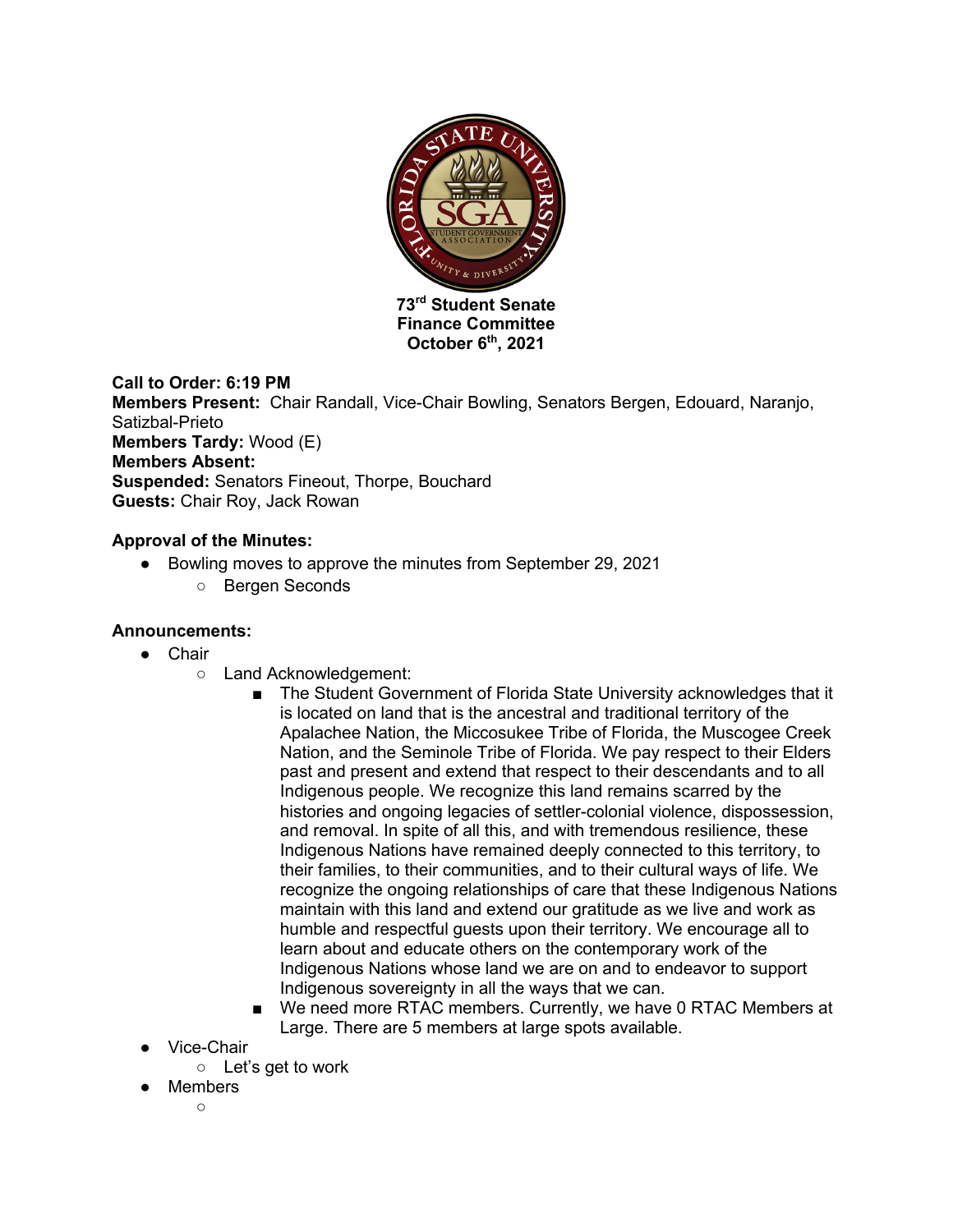- Guests
	- Chair Roy on behalf of RTAC, we need members we have money

# **Committee Business:**

- **Candidate for PAC Member-at-Large**: Steven LaBarbera ○ Candidate tabled
- **Consent Resolution 25** Sponsored by Chair Roy (P) Allocating funds to The Community Uplift at Florida State University

#### **New Business:**

- Bills
	- $\circ$  N/A
- Resolutions
	- **Consent Resolution 25** Sponsored by Chair Roy (P)
		- Opening Statement:
			- PAC met on Monday and heard from a group, Set the Pace week for 3 different events, one of which will have a speaker. They have also requested a barbecue for the Rez and personal lunches for 900 dollars. This was a long request that lasted 2 hours. PAC saved 120 dollars by changing the beef patties, and this should be a good event.
			- Roy yields with 3:21 remaining.
		- Technical Non-Debatable Questions:
			- $\bullet$  N/A
		- Round-Table Discussion:
			- Bowling moves to enter round-table discussion; Edouard seconds
			- Bowling: how was the event advertised?
			- Roy: This organization is reaching out to other groups like CHAW to advertise, and also reaching out to campus rec.
			- Bowling: are you worried about accessibility because it's happening on the rez?
				- Roy: The majority is in person. Was taken into consideration. Because the rez event is only 330 we were comfortable. We stressed the importance of transportation
			- Bowling: if it was only on the rez, you wouldn't have funded it but because it's majority on campus you wanted to fund it?
				- Roy: With 50 students in the organization I believe that the event can be advertised properly especially at the previous events funded.
			- Edouard: Will there be cosponsors
				- Roy: No RSO's involved besides this org, this is a branch of a larger org, working with CHAW and counseling
			- Prieto: DO you know if they will be advertising through flyers on campus
				- Roy: Not aware, but can ask the organization. Add as a note for future orgs
			- Bowling calls the question, Edouard seconds
		- Closing Statement:
		- Roy: Thank you for your time and questions, I look forward to advertising.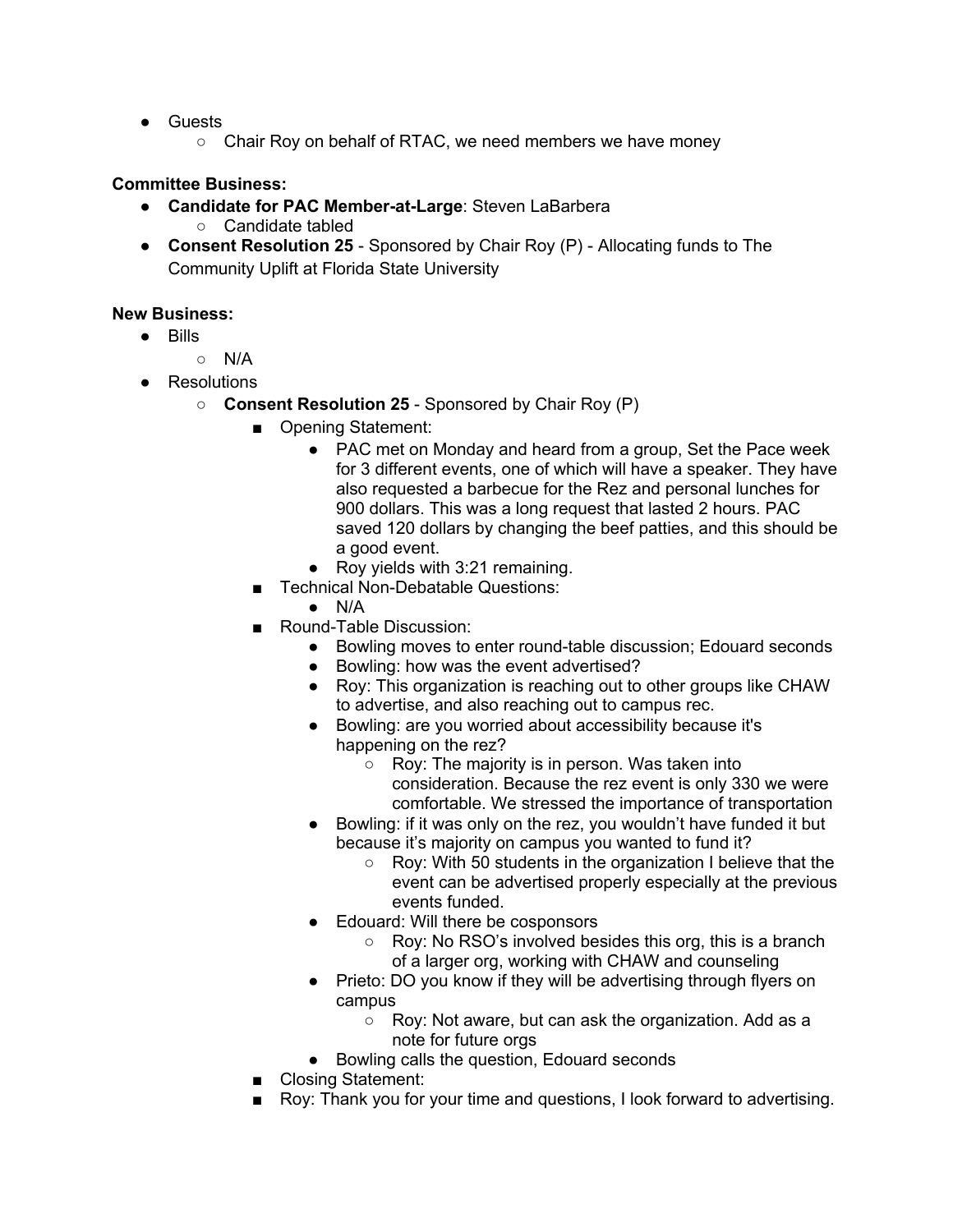- Vote:
	- Yes: [5] Vice-Chair Bowling, Senators Bergen, Edouard, Naranjo, Satizbal-Prieto
	- No: [0]
	- Abstain: [0]

# ■ **RESULT: CONSENT RESOLUTION 25 PASSES**

# **Legislative Roundtable**

- Chapter 800 Purpose, Scope, & Definitions: Jordan Naranjo
	- No changes
- Chapter 801 Eligibility Requirements for SGA Funding & Spending: Josh Powell ○ See 9/29 minutes.
- Chapter 803 SGA Budgetary Categories & Categorical Restrictions: Ryan Thorpe  $\circ$
- Chapter 805 Penalties for Misspent Funds & Violations of the Finance Code: Adam Bowling
	- See 9/22 minutes.
- Chapter 806 Funding Boards: Satizbal-Prieto
	- One thing was repetitive, not sure if it is a procedure, RSO statement is redundant (806.5)
		- Bowling: many redundancies in legislation
		- Randall: there may be more redundancy
		- Edouard: Sometimes redundancy is okay
- Chapter 807 Recognized Student Organizations Fund Distribution Committees: Franceska Edouard
	- No changes necessary
- 808.3 Sport Club Distribution Council: Jason Randall and Jimmy Wood.
	- Randall will get with Wood next week
- Chapter 808 Operation Procedures
	- Very wordy legislation, in some cases it should be more clear
- Statutes not assigned
	- Chapter 802 General Guidelines & Restrictions on Expenditures
		- Randall
	- Chapter 804 Self-Generated Funds
		- Bergen
	- Chapter 808 Forms pertaining to Funding Boards shall be jointly determined by the Senate President and SGA Director of Student Affair:
		- Satzibal-Prieto
	- Chapter 809 Policy on Reserve Accounts
		- Randall
	- Chapter 810 Headliner Account Restrictions
		- Wood
	- Chapter 811 The Service Funding Act of 2009
		- Bowling
	- Chapter 812 iClicker Equipment
		- Edouard

#### **Final Announcements:**

● Chair